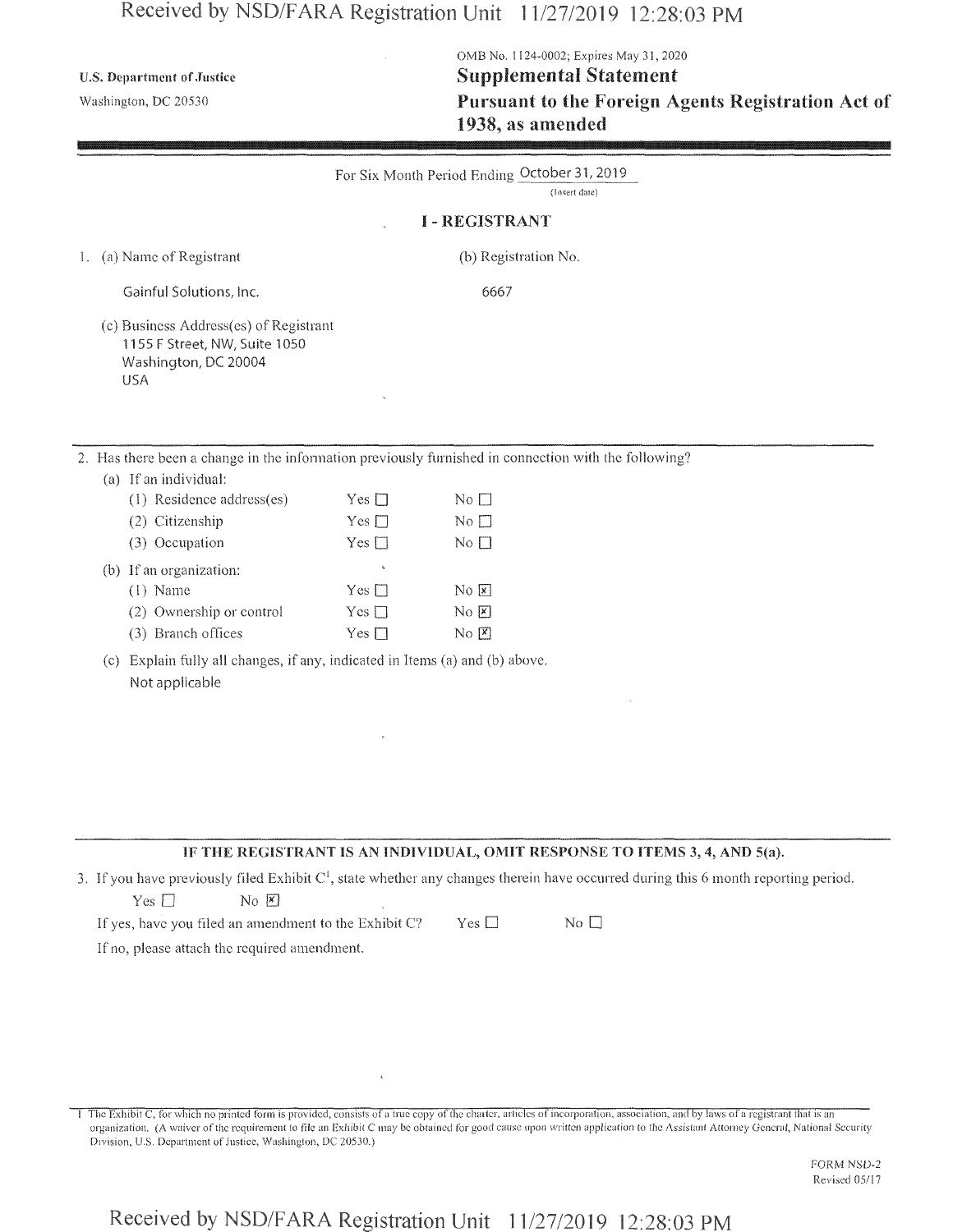## Received by NSD/FARA Registration Unit 11/27/2019 12:28:03 PM

|                                                                      | 4. (a) Have any persons ceased acting as partners, officers, directors or similar officials of the registrant during this 6 month reporting period?                                                                                                                                                                                                       |                               |                                        |                                      |
|----------------------------------------------------------------------|-----------------------------------------------------------------------------------------------------------------------------------------------------------------------------------------------------------------------------------------------------------------------------------------------------------------------------------------------------------|-------------------------------|----------------------------------------|--------------------------------------|
| Yes $\square$                                                        | No E                                                                                                                                                                                                                                                                                                                                                      |                               |                                        |                                      |
| If yes, furnish the following information:<br>Name<br>Not applicable |                                                                                                                                                                                                                                                                                                                                                           | Position                      |                                        | Date Connection Ended                |
| Yes $\square$                                                        | (b) Have any persons become partners, officers, directors or similar officials during this 6 month reporting period?<br>$\overline{N}$ $\overline{K}$                                                                                                                                                                                                     |                               |                                        |                                      |
| If yes, furnish the following information:<br>Name<br>Not applicable | Residence Address                                                                                                                                                                                                                                                                                                                                         | Citizenship                   | Position                               | Date Assumed                         |
| Yes $\square$                                                        | 5. (a) Has any person named in Item 4(b) rendered services directly in furtherance of the interests of any foreign principal?<br>$No \ \nvert \overline{x}$<br>If yes, identify each such person and describe the service rendered.                                                                                                                       |                               |                                        |                                      |
|                                                                      |                                                                                                                                                                                                                                                                                                                                                           |                               |                                        |                                      |
|                                                                      | (b) During this six month reporting period, has the registrant hired as employees or in any other capacity, any persons who rendered<br>or will render services to the registrant directly in furtherance of the interests of any foreign principal(s) in other than a clerical or<br>secretarial, or in a related or similar capacity?<br>$Yes \nvert x$ | $\mathbb{N}^{\circ}$          |                                        |                                      |
| Name                                                                 | Residence Address                                                                                                                                                                                                                                                                                                                                         | Citizenship                   | Position                               | Date Assumed                         |
| David Snider<br>Djibril Diallo<br>Jason A. Casanova                  | See attachment                                                                                                                                                                                                                                                                                                                                            | <b>USA</b><br>Senegal<br>USA. | Consultant<br>Consultant<br>Consultant | 10/9/2019<br>10/16/2019<br>5/20/2019 |
| <b>Timothy Towell</b>                                                |                                                                                                                                                                                                                                                                                                                                                           | <b>USA</b>                    | Consultant                             | 5/3/2019                             |
| If yes, furnish the following information:                           | (c) Have any employees or individuals, who have filed a short form registration statement, terminated their employment or<br>connection with the registrant during this 6 month reporting period?                                                                                                                                                         | Yes E                         | No <sub>1</sub>                        |                                      |
| Name<br><b>Timothy Towell</b>                                        | Consultant                                                                                                                                                                                                                                                                                                                                                | Position or Connection        |                                        | Date Terminated<br>11/14/2019        |
|                                                                      | (d) Have any employees or individuals, who have filed a short form registration statement, terminated their connection with any forcign<br>principal during this 6 month reporting period?<br>$Yes \n  \times$                                                                                                                                            | No $\square$                  |                                        |                                      |
| If yes, furnish the following information:                           |                                                                                                                                                                                                                                                                                                                                                           |                               |                                        |                                      |

 $Yes \triangleright$  No  $\square$ 

If no, list names of persons who have not filed the required statement. Not applicable

 $\bar{.}$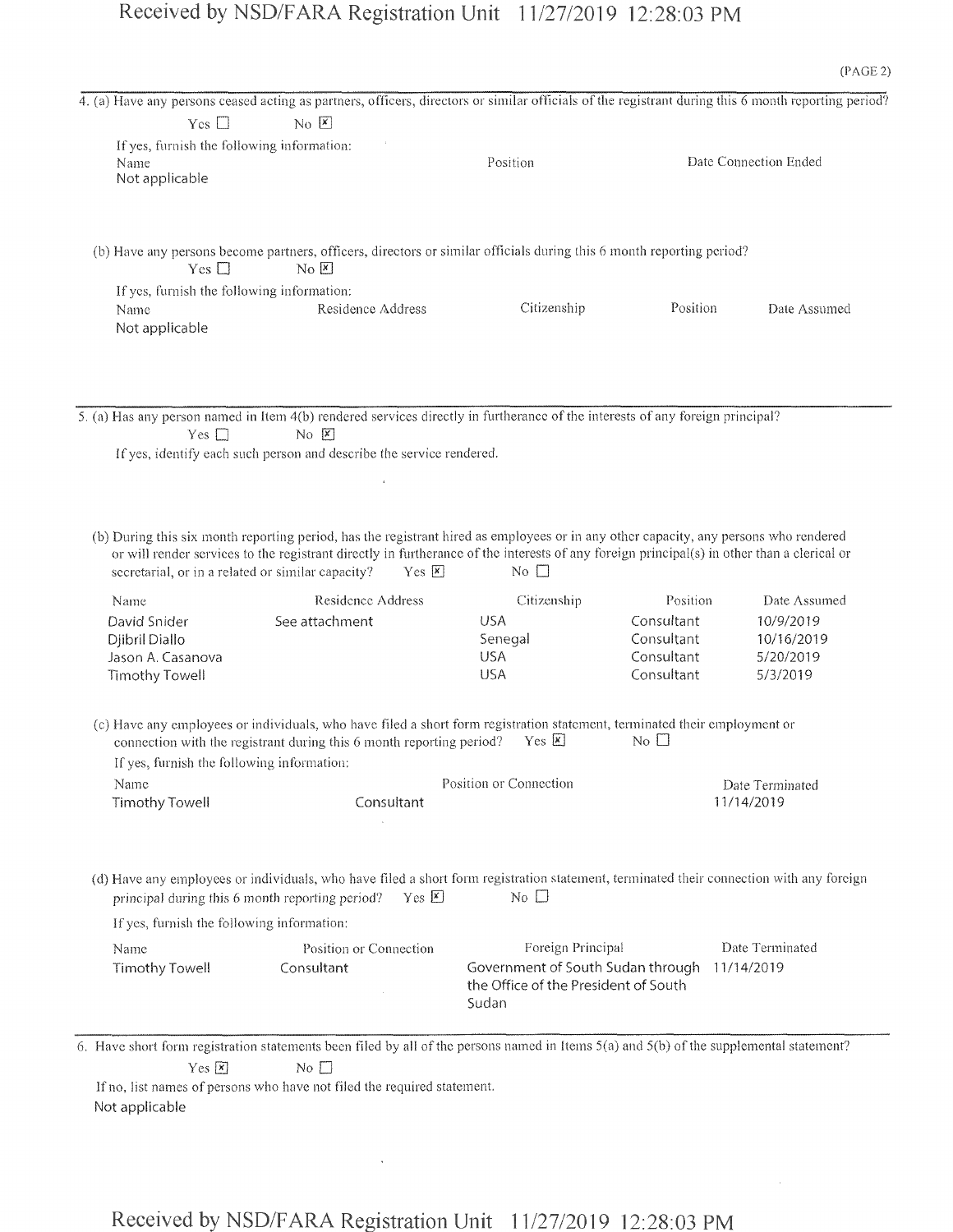| <b>II - FOREIGN PRINCIPAL</b>                                                                                                                                                                                                                                                                                      |                     |      |
|--------------------------------------------------------------------------------------------------------------------------------------------------------------------------------------------------------------------------------------------------------------------------------------------------------------------|---------------------|------|
| 7. Has your connection with any foreign principal ended during this 6 month reporting period?<br>If yes, furnish the following information:                                                                                                                                                                        | Yes $\square$       | No E |
| Foreign Principal<br>Not applicable                                                                                                                                                                                                                                                                                | Date of Termination |      |
|                                                                                                                                                                                                                                                                                                                    |                     |      |
|                                                                                                                                                                                                                                                                                                                    |                     |      |
|                                                                                                                                                                                                                                                                                                                    |                     |      |
| 8. Have you acquired any new foreign principal(s) <sup>2</sup> during this 6 month reporting period?<br>If yes, furnish th following information:                                                                                                                                                                  | Yes $\square$       | No E |
| Name and Address of Foreign Principal(s)<br>Not applicable                                                                                                                                                                                                                                                         | Date Acquired       |      |
|                                                                                                                                                                                                                                                                                                                    |                     |      |
|                                                                                                                                                                                                                                                                                                                    |                     |      |
| 9. In addition to those named in Items 7 and 8, if any, list foreign principal(s) <sup>2</sup> whom you continued to represent during the 6 month<br>reporting period.                                                                                                                                             |                     |      |
| Government of South Sudan through the Office of the President of South Sudan                                                                                                                                                                                                                                       |                     |      |
|                                                                                                                                                                                                                                                                                                                    |                     |      |
|                                                                                                                                                                                                                                                                                                                    |                     |      |
|                                                                                                                                                                                                                                                                                                                    |                     |      |
|                                                                                                                                                                                                                                                                                                                    |                     |      |
| 10. (a) Have you filed exhibits for the newly acquired foreign principal(s), if any, listed in Item 8?                                                                                                                                                                                                             |                     |      |
| Exhibit $A^3$<br>No E<br>Yes $\square$                                                                                                                                                                                                                                                                             |                     |      |
| Exhibit B <sup>4</sup><br>Yes $\square$<br>No E                                                                                                                                                                                                                                                                    |                     |      |
| If no, please attach the required exhibit.                                                                                                                                                                                                                                                                         |                     |      |
| (b) Have there been any changes in the Exhibits $\Lambda$ and B previously filed for any foreign principal whom you<br>represented during this six month period?<br>No $\square$<br>Yes $\boxed{\mathbf{x}}$<br>If yes, have you filed an amendment to these exhibits?<br>Yes $\boxed{\mathbf{x}}$<br>No $\square$ |                     |      |
| If no, please attach the required amendment.                                                                                                                                                                                                                                                                       |                     |      |
|                                                                                                                                                                                                                                                                                                                    |                     |      |
|                                                                                                                                                                                                                                                                                                                    |                     |      |

3 The Exhibit A, which is filed on Form NSD-3, sets forth the information required to be disclosed concerning each foreign principal.

4 The Exhibit B, which is filed on Form NSD-4, sets forth the information concerning tire agreement or understanding between the registrant and the

*foreign* principal.

<sup>2</sup> The term "foreign principal" includes, in addition to those defined in Section 1(b) of the Act, an individual organization any of whose activities are directly or indirectly supervised, directed, controlled, financed, or subsidized in whole or in major part by a foreign government, foreign political party, foreign organization or foreign individual. (Sec Rule 100(a) (9)). A registrant who represents more than one foreign principal is required to list in the statements he files under the Act only those principals for whom he is not entitled to claim exemption under Section 3 of the Act. (See Rule 208.)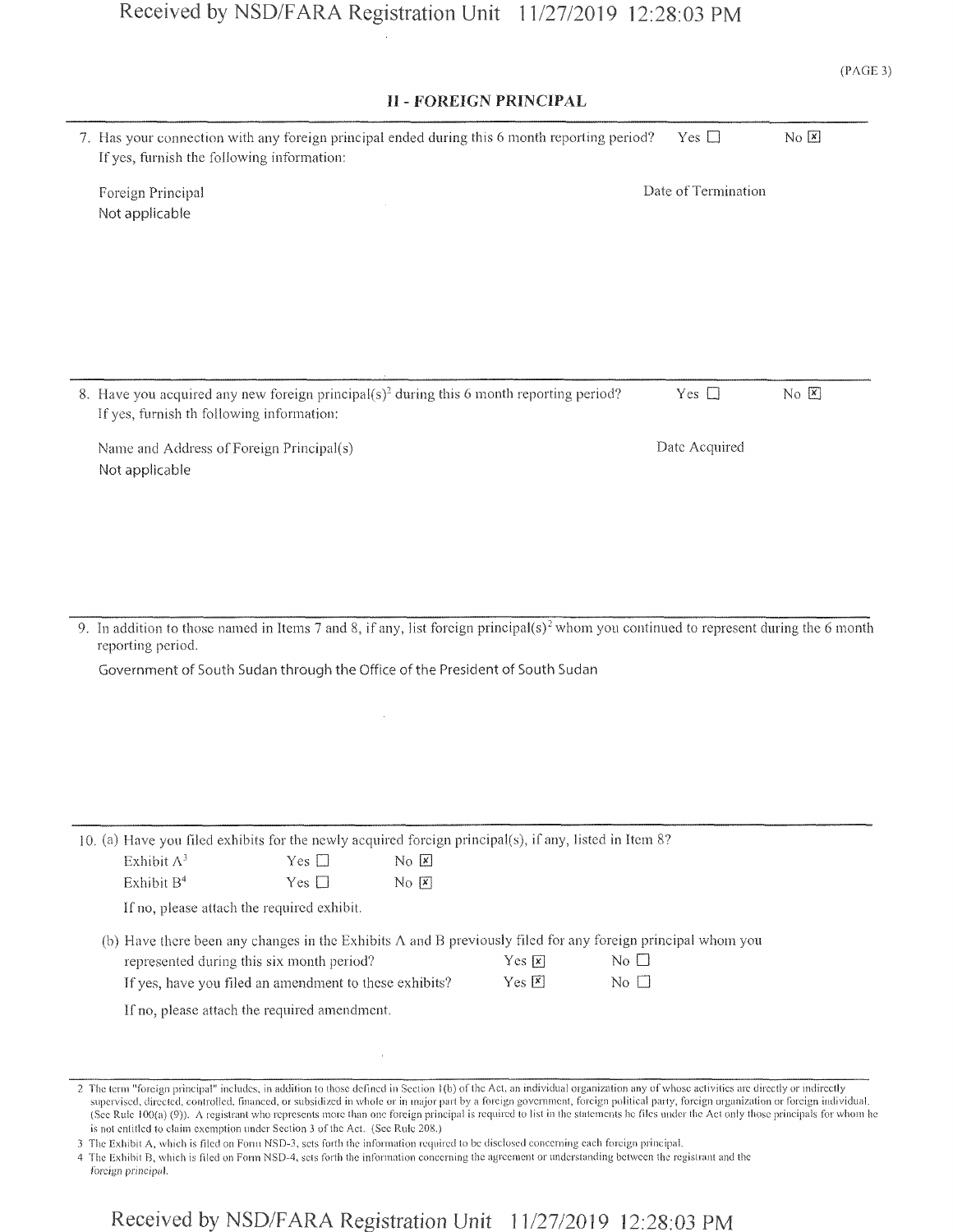#### III - ACTIVITIES

11. During this 6 month reporting period, have you engaged in any activities for or rendered any services to any foreign principal named in Items 7, 8, or 9 of this statement? Yes  $\boxed{\times}$  Yes  $\boxed{\times}$  No  $\boxed{\phantom{0}}$ 

If yes, identify each foreign principal and describe in full detail your activities and services:

**Short form registrants have attended meetings and participated in telephone calls with President Salva Kiir** Mayardit of **South Sudan, South Sudan's Deputy Ambassador to the United States, and** various **government ministers of** South **Sudan. During these** meetings and **telephone calls, Gainful Solutions has provided strategic advice in connection** with **strengthening the relationship between South Sudan and the United States** and encouraging **private investments into South Sudan. All meetings were held in Washington, D.C., and South Sudan.**

12. During this 6 month reporting period, have you on behalf of any foreign principal engaged in political activity<sup>5</sup> as defined below? Yes  $X$  No  $\Box$ 

If yes, identify each such foreign principal and describe in full detail all such political activity, indicating, among other things, the relations, interests and policies sought to be influenced and the means employed to achieve this purpose. Ifthe registrant arranged, sponsored or delivered speeches, lectures or radio and TV broadcasts, give details as to dates, places of delivery, names of speakers and subject matter.

**Short form registrants have attended meetings and participated in telephone calls with President Salva Kiir** Mayardit **of** South Sudan, South Sudan's Deputy Ambassador to the United States, and various government ministers of South Sudan. **During these meetings and telephone calls, Gainful Solutions** has **provided strategic advice in connection with strengthening the relationship between South Sudan and the United** States and **encouraging private investments into South Sudan. All meetings were held in Washington,** D.C., **and South Sudan.**

Gainful Solutions has not contacted any U.S. government officials or any media outlets on behalf of the Government of **South Sudan.**

13. In addition to the above described activities, if any, have you engaged in activity on your own behalf which benefits your foreign principal(s)? Yes  $\Box$  No  $\boxtimes$ 

If yes, describe fully, **Not** applicable

5 ''Political activity," as defined in Section <sup>1</sup> (u) of the Act, means any activity that the person engaging in believes will, or that the person intends to, in any way influence any agency or official of the Government of the United States or any section of the public within the United States with reference to formulating, adopting or changing the domestic or foreign policies of the United States or with reference to political or public interests, policies, or relations ofa government of a foreign country or a foreign political party.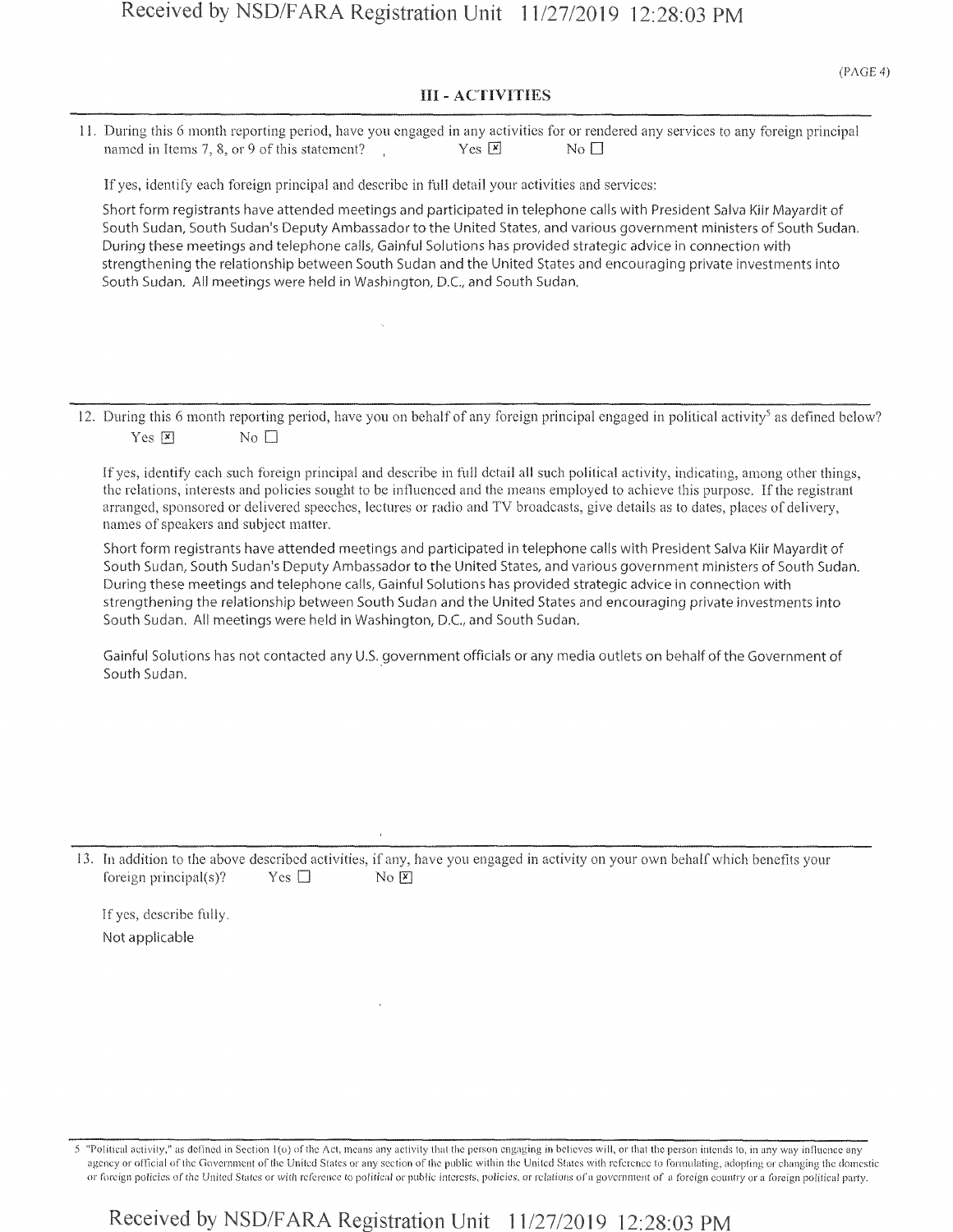(PAGE 5)

#### IV - FINANCIAL INFORMATION

| 14. (a) | <b>RECEIPTS-MONIES</b>                           | During this 6 month reporting period, have you received from any foreign principal named in Items 7, 8, or 9 of this<br>statement, or from any other source, for or in the interests of any such foreign principal, any contributions, income or<br>money either as compensation or otherwise?     | $Yes \n  \triangleright$ | No $\square$   |                |                        |
|---------|--------------------------------------------------|----------------------------------------------------------------------------------------------------------------------------------------------------------------------------------------------------------------------------------------------------------------------------------------------------|--------------------------|----------------|----------------|------------------------|
|         | If no, explain why.<br>Not applicable            |                                                                                                                                                                                                                                                                                                    |                          |                |                |                        |
|         |                                                  | If yes, set forth below in the required detail and separately for each foreign principal an account of such monies. <sup>6</sup>                                                                                                                                                                   |                          |                |                |                        |
|         | Date<br>08/05/2019                               | From Whom<br>Government of South<br>Sudan                                                                                                                                                                                                                                                          | Expense reimbursement    | Purpose        |                | Amount<br>\$249,958.00 |
|         |                                                  |                                                                                                                                                                                                                                                                                                    |                          |                |                |                        |
|         |                                                  |                                                                                                                                                                                                                                                                                                    |                          |                |                |                        |
|         |                                                  |                                                                                                                                                                                                                                                                                                    |                          |                |                | \$249,958.00           |
|         |                                                  |                                                                                                                                                                                                                                                                                                    |                          |                |                | Total                  |
| (b)     |                                                  | RECEIPTS - FUNDRAISING CAMPAIGN<br>During this 6 month reporting period, have you received, as part of a fundraising campaign <sup>7</sup> , any money on behalf of any<br>foreign principal named in Items 7, 8, or 9 of this statement?                                                          |                          | Yes $\Box$     | No E           |                        |
|         |                                                  | If yes, have you filed an Exhibit $D^8$ to your registration?                                                                                                                                                                                                                                      |                          | Yes $\Box$     | $No$ $\square$ |                        |
|         |                                                  | If yes, indicate the date the Exhibit D was filed.                                                                                                                                                                                                                                                 | Date Not applicable      |                |                |                        |
| (c)     | <b>RECEIPTS-THINGS OF VALUE</b><br>Yes $\square$ | During this 6 month reporting period, have you received any thing of value <sup>9</sup> other than money from any foreign principal<br>named in Items 7, 8, or 9 of this statement, or from any other source, for or in the interests of any such foreign principal?<br>$N_0$ $\boxed{\mathbf{x}}$ |                          |                |                |                        |
|         | If yes, furnish the following information:       |                                                                                                                                                                                                                                                                                                    |                          |                |                |                        |
|         | Foreign Principal<br>Not applicable              | Date Received                                                                                                                                                                                                                                                                                      |                          | Thing of Value |                | Purpose                |
|         |                                                  |                                                                                                                                                                                                                                                                                                    |                          |                |                |                        |

<sup>6,</sup> 7 A registrant is required to file an Exhibit D if lie collects or receives contributions, loans, moneys, or other things of value for a foreign principal, as part of a fundraising campaign. (Sec Rule 201(e)).

<sup>8</sup> An Exhibit D, for which no printed form is provided, sets forth an account of money collected or received as a result of a fundraising campaign and transmitted for a foreign principal.

<sup>9</sup> Things of value include but are not limited to gifts, interest free loans, expense free travel, favored stock purchases, exclusive rights, favored treatment over competitors, "kickbacks," and the like.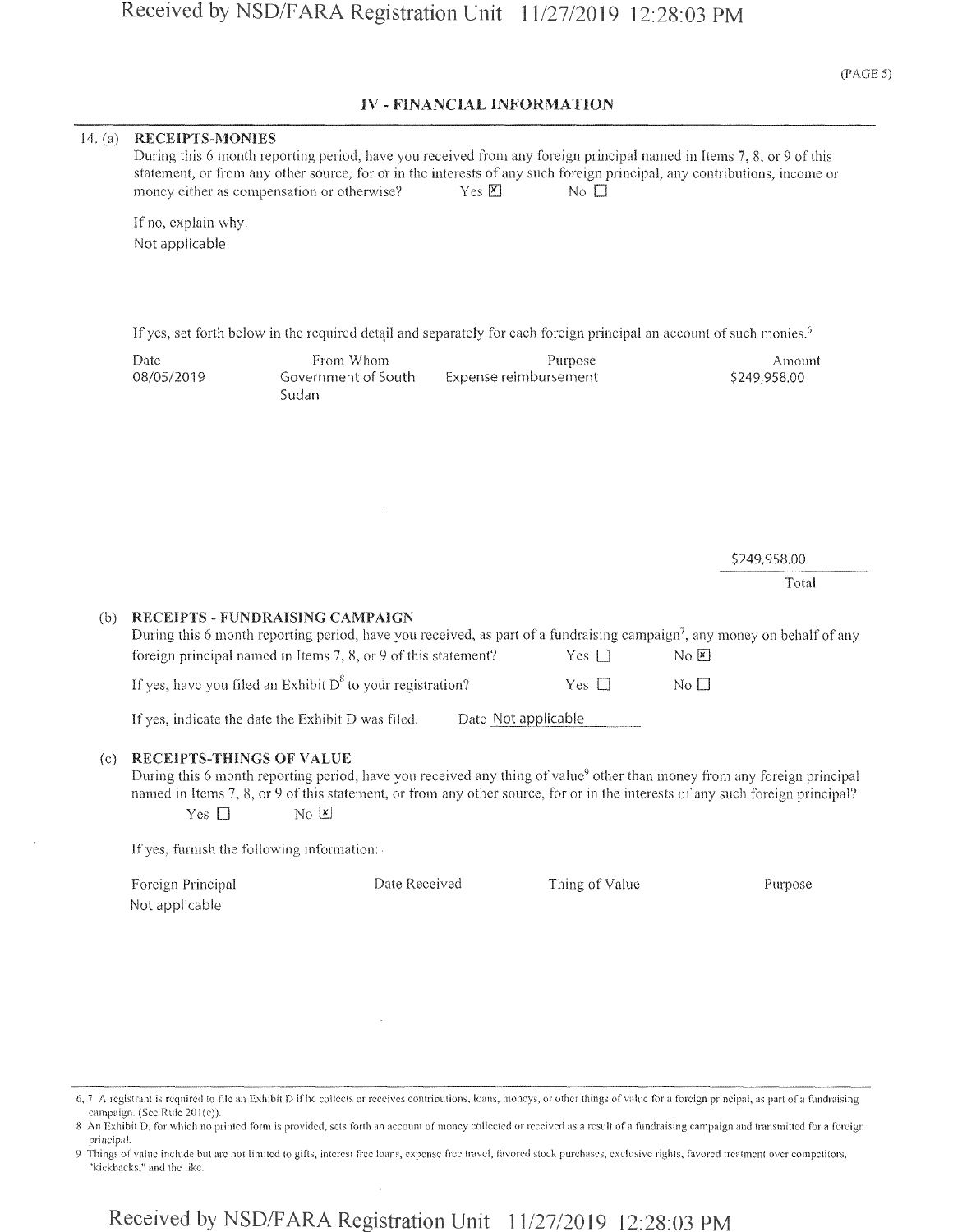# Received by NSD/FARA Registration Unit 11/27/2019 12:28:03 PM

 $\sim 10^{11}$  km s  $^{-1}$ 

 $\mathcal{L}^{\text{max}}_{\text{max}}$ 

 $\label{eq:1} \mathbf{V} = \mathbf{V} \mathbf{V} + \mathbf{V} \mathbf{V} + \mathbf{V} \mathbf{V} + \mathbf{V} \mathbf{V}$ 

|         |                                                                                                                                                                                                                                                                                                |            | (PAGE 6)     |  |  |
|---------|------------------------------------------------------------------------------------------------------------------------------------------------------------------------------------------------------------------------------------------------------------------------------------------------|------------|--------------|--|--|
| 15. (a) | <b>DISBURSEMENTS-MONIES</b><br>During this 6 month reporting period, have you<br>disbursed or expended monies in connection with activity on behalf of any foreign principal named in Items 7, 8, or<br>(1)<br>9 of this statement? Yes $\overline{x}$<br>$\overline{N_{0}}$ $\overline{\Box}$ |            |              |  |  |
|         | transmitted monies to any such foreign principal?<br>(2)                                                                                                                                                                                                                                       | $Yes \Box$ | $N_O$ $\Box$ |  |  |
|         | If no, explain in full detail why there were no disbursements made on behalf of any foreign principal.<br>Not applicable                                                                                                                                                                       |            |              |  |  |
|         | If yes, set forth below in the required detail and separately for each foreign principal an account of such monics, including<br>monies transmitted, if any, to each foreign principal.                                                                                                        |            |              |  |  |

| Date           | To Whom | <b>Purpose</b> | Amount |
|----------------|---------|----------------|--------|
| See attachment |         |                |        |

Total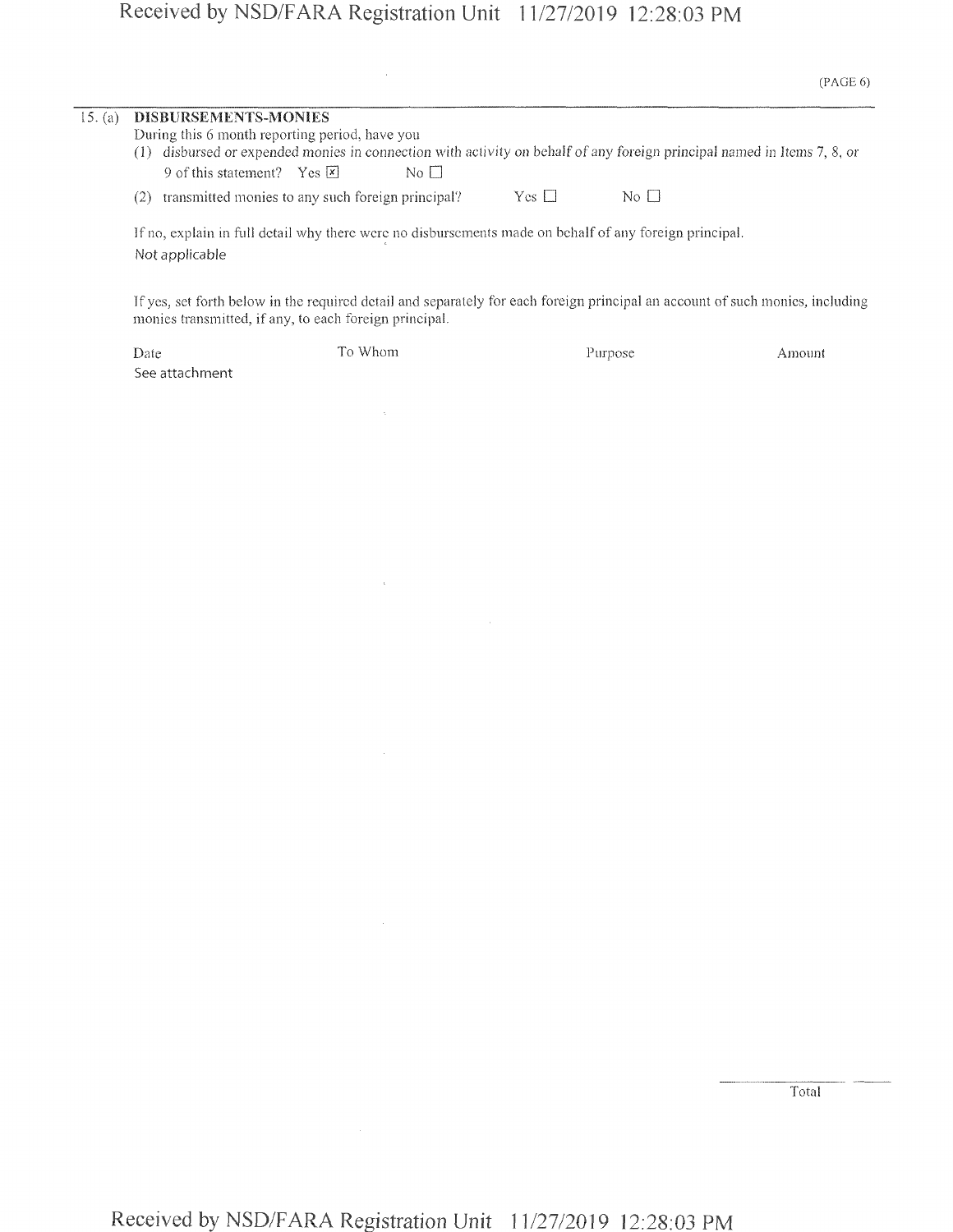#### (b) DISBURSEMENTS-THINGS OF VALUE

(PAGE 7)

During this 6 month reporting period, have you disposed of anything of value<sup>10</sup> other than money in furtherance of or in connection with activities on behalf of any foreign principal named in Items 7, 8, or 9 of this statement?

 $Yes \Box$  No  $X$ 

If yes, furnish the following information:

| Date<br>Not applicable | Recipient      | Foreign Principal | Thing of Value | Purpose |
|------------------------|----------------|-------------------|----------------|---------|
|                        | $\mathbf{r}_i$ |                   |                |         |
|                        |                |                   |                |         |
|                        |                |                   |                |         |
|                        | $\sim$         |                   |                |         |

#### (c) **DISBURSEMENTS-POLITICAL** CONTRIBUTIONS

During this 6 month reporting period, have you from your own funds and on your own behalf either directly or through any other person, made any contributions of money or other things of value<sup>11</sup> in connection with an election to any political office, or in connection with any primary election, convention, or caucus held to select candidates for political office?

 $Yes \Box$  No  $\Sigma$ 

If yes, furnish the following information:

Date Amount or Thing of Value Political Organization or Candidate Location of Event

Not **applicable**

10, <sup>1</sup> ! Things of value include but are not limited to gifts, interest free loans, expense free travel, favored stock purchases, exclusive rights, favored treatment over competitors, "kickbacks," and the like.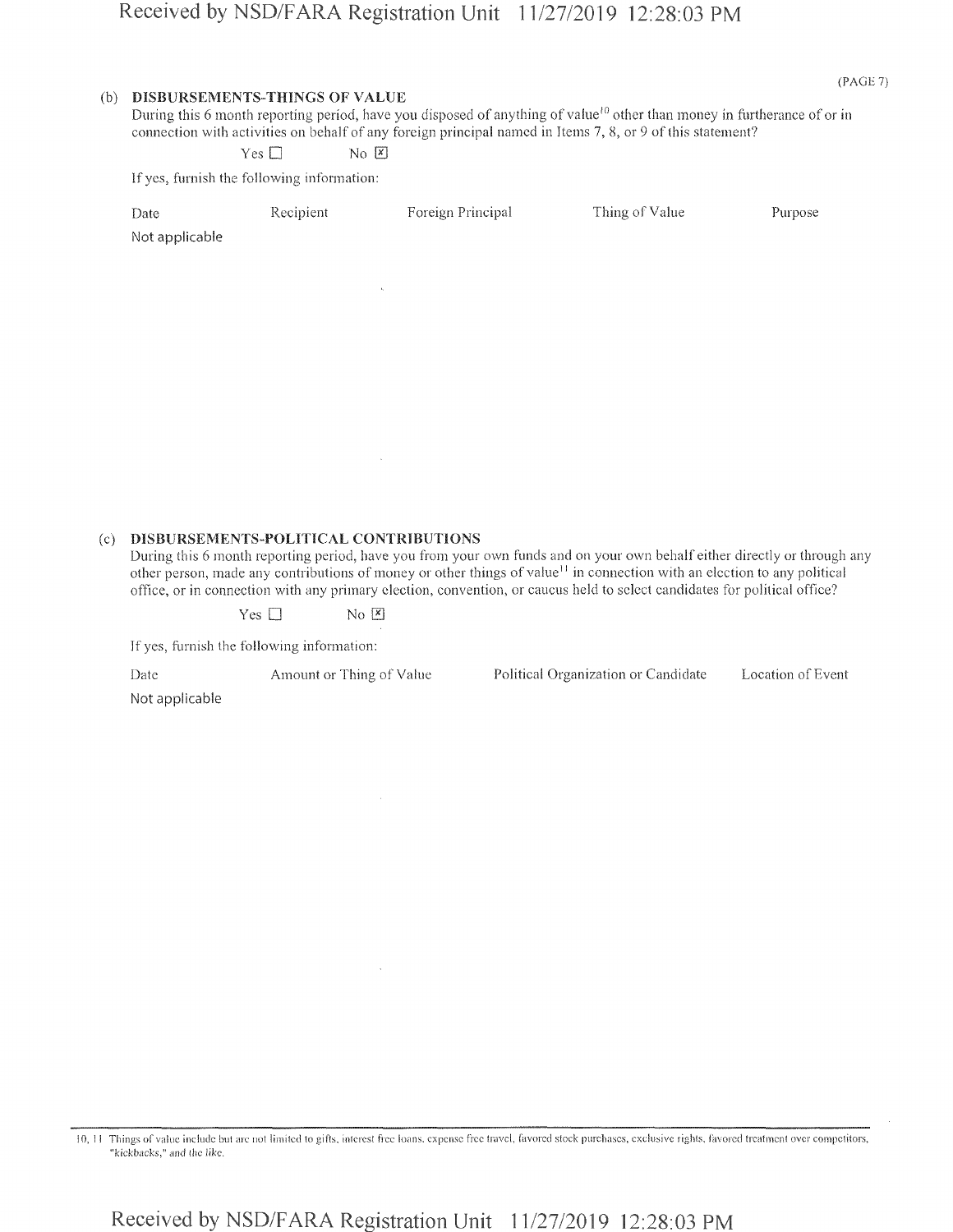| Yes $\square$<br>$\overline{N}$ $\overline{K}$                                 | 16. (a) During this 6 month reporting period, did you prepare, disseminate or cause to be disseminated any informational materials? <sup>12</sup>                                                                                                                                                                                                                                                                                                                                                                                                             |                                                                    |
|--------------------------------------------------------------------------------|---------------------------------------------------------------------------------------------------------------------------------------------------------------------------------------------------------------------------------------------------------------------------------------------------------------------------------------------------------------------------------------------------------------------------------------------------------------------------------------------------------------------------------------------------------------|--------------------------------------------------------------------|
| If Yes, go to Item 17.                                                         |                                                                                                                                                                                                                                                                                                                                                                                                                                                                                                                                                               |                                                                    |
| $No \times$<br>Yes $\Box$                                                      | (b) If you answered No to Item 16(a), do you disseminate any material in connection with your registration?                                                                                                                                                                                                                                                                                                                                                                                                                                                   |                                                                    |
|                                                                                | If Yes, please forward the materials disseminated during the six month period to the Registration Unit for review.                                                                                                                                                                                                                                                                                                                                                                                                                                            |                                                                    |
| 17. Identify each such foreign principal.                                      |                                                                                                                                                                                                                                                                                                                                                                                                                                                                                                                                                               |                                                                    |
| Not applicable                                                                 |                                                                                                                                                                                                                                                                                                                                                                                                                                                                                                                                                               |                                                                    |
|                                                                                |                                                                                                                                                                                                                                                                                                                                                                                                                                                                                                                                                               |                                                                    |
|                                                                                |                                                                                                                                                                                                                                                                                                                                                                                                                                                                                                                                                               |                                                                    |
|                                                                                |                                                                                                                                                                                                                                                                                                                                                                                                                                                                                                                                                               |                                                                    |
|                                                                                | 18. During this 6 month reporting period, has any foreign principal established a budget or allocated a specified sum of money to                                                                                                                                                                                                                                                                                                                                                                                                                             |                                                                    |
| finance your activities in preparing or disseminating informational materials? |                                                                                                                                                                                                                                                                                                                                                                                                                                                                                                                                                               | $Yes \Box$<br>$\overline{N}$ $\overline{X}$                        |
|                                                                                | If yes, identify each such foreign principal, specify amount, and indicate for what period of time.                                                                                                                                                                                                                                                                                                                                                                                                                                                           |                                                                    |
| Not applicable                                                                 |                                                                                                                                                                                                                                                                                                                                                                                                                                                                                                                                                               |                                                                    |
|                                                                                |                                                                                                                                                                                                                                                                                                                                                                                                                                                                                                                                                               |                                                                    |
|                                                                                |                                                                                                                                                                                                                                                                                                                                                                                                                                                                                                                                                               |                                                                    |
|                                                                                |                                                                                                                                                                                                                                                                                                                                                                                                                                                                                                                                                               |                                                                    |
|                                                                                | 19. During this 6 month reporting period, did your activities in preparing, disseminating or causing the dissemination of informational                                                                                                                                                                                                                                                                                                                                                                                                                       |                                                                    |
| materials include the use of any of the following:                             |                                                                                                                                                                                                                                                                                                                                                                                                                                                                                                                                                               |                                                                    |
| $\Box$ Radio or TV broadcasts                                                  | $\Box$ Magazine or newspaper $\Box$ Motion picture films                                                                                                                                                                                                                                                                                                                                                                                                                                                                                                      | $\Box$ Letters or telegrams                                        |
| $\Box$ Advertising campaigns                                                   | $\Box$ Press releases                                                                                                                                                                                                                                                                                                                                                                                                                                                                                                                                         | $\Box$ Pamphlets or other publications $\Box$ Lectures or speeches |
| $\Box$ Other (specify) Not applicable                                          |                                                                                                                                                                                                                                                                                                                                                                                                                                                                                                                                                               |                                                                    |
| <b>Electronic Communications</b>                                               |                                                                                                                                                                                                                                                                                                                                                                                                                                                                                                                                                               |                                                                    |
| $\Box$ Email                                                                   |                                                                                                                                                                                                                                                                                                                                                                                                                                                                                                                                                               |                                                                    |
|                                                                                | $\Box \text{ Website URL(s): } \qquad \qquad \Box$                                                                                                                                                                                                                                                                                                                                                                                                                                                                                                            |                                                                    |
|                                                                                | $\Box$ Social media websites URL(s): $\Box$                                                                                                                                                                                                                                                                                                                                                                                                                                                                                                                   |                                                                    |
|                                                                                | $\Box$ Other (specify) Not applicable                                                                                                                                                                                                                                                                                                                                                                                                                                                                                                                         |                                                                    |
| the following groups:                                                          | 20. During this 6 month reporting period, did you disseminate or cause to be disseminated informational materials among any of                                                                                                                                                                                                                                                                                                                                                                                                                                |                                                                    |
| Public officials                                                               | $\Box$ Newspapers                                                                                                                                                                                                                                                                                                                                                                                                                                                                                                                                             | $\Box$ Libraries                                                   |
| Legislators                                                                    | $\Box$ Editors                                                                                                                                                                                                                                                                                                                                                                                                                                                                                                                                                | <b>Educational</b> institutions                                    |
| Government agencies                                                            | Civic groups or associations                                                                                                                                                                                                                                                                                                                                                                                                                                                                                                                                  | $\Box$ Nationality groups                                          |
| Other (specify) Not applicble                                                  |                                                                                                                                                                                                                                                                                                                                                                                                                                                                                                                                                               |                                                                    |
| 21. What language was used in the informational materials:                     |                                                                                                                                                                                                                                                                                                                                                                                                                                                                                                                                                               |                                                                    |
| $\Box$ English                                                                 | $\Box$ Other (specify)                                                                                                                                                                                                                                                                                                                                                                                                                                                                                                                                        |                                                                    |
|                                                                                |                                                                                                                                                                                                                                                                                                                                                                                                                                                                                                                                                               |                                                                    |
|                                                                                | 22. Did you file with the Registration Unit, U.S. Department of Justice a copy of each item of such informational materials<br>disseminated or caused to be disseminated during this 6 month reporting period?                                                                                                                                                                                                                                                                                                                                                | $_{\rm Yes}$ $\Box$<br>$_{\rm No}$ $\Box$                          |
| No $\square$<br>Yes $\square$                                                  | 23. Did you label each item of such informational materials with the statement required by Section 4(b) of the Act?                                                                                                                                                                                                                                                                                                                                                                                                                                           |                                                                    |
| filed pursuant to Section 4(b) of the Act.                                     | 12 The term informational materials includes any oral, visual, graphic, written, or pictorial information or matter of any kind, including that published by means of advertising,<br>books, periodicals, newspapers, lectures, broadcasts, motion pictures, or any means or instrumentality of interstate or foreign commerce or otherwise. Informational materials<br>disseminated by an agent of a foreign principal as part of an activity in itself exempt from registration, or an activity which by itself would not require registration, need not be |                                                                    |

 $\overline{a}$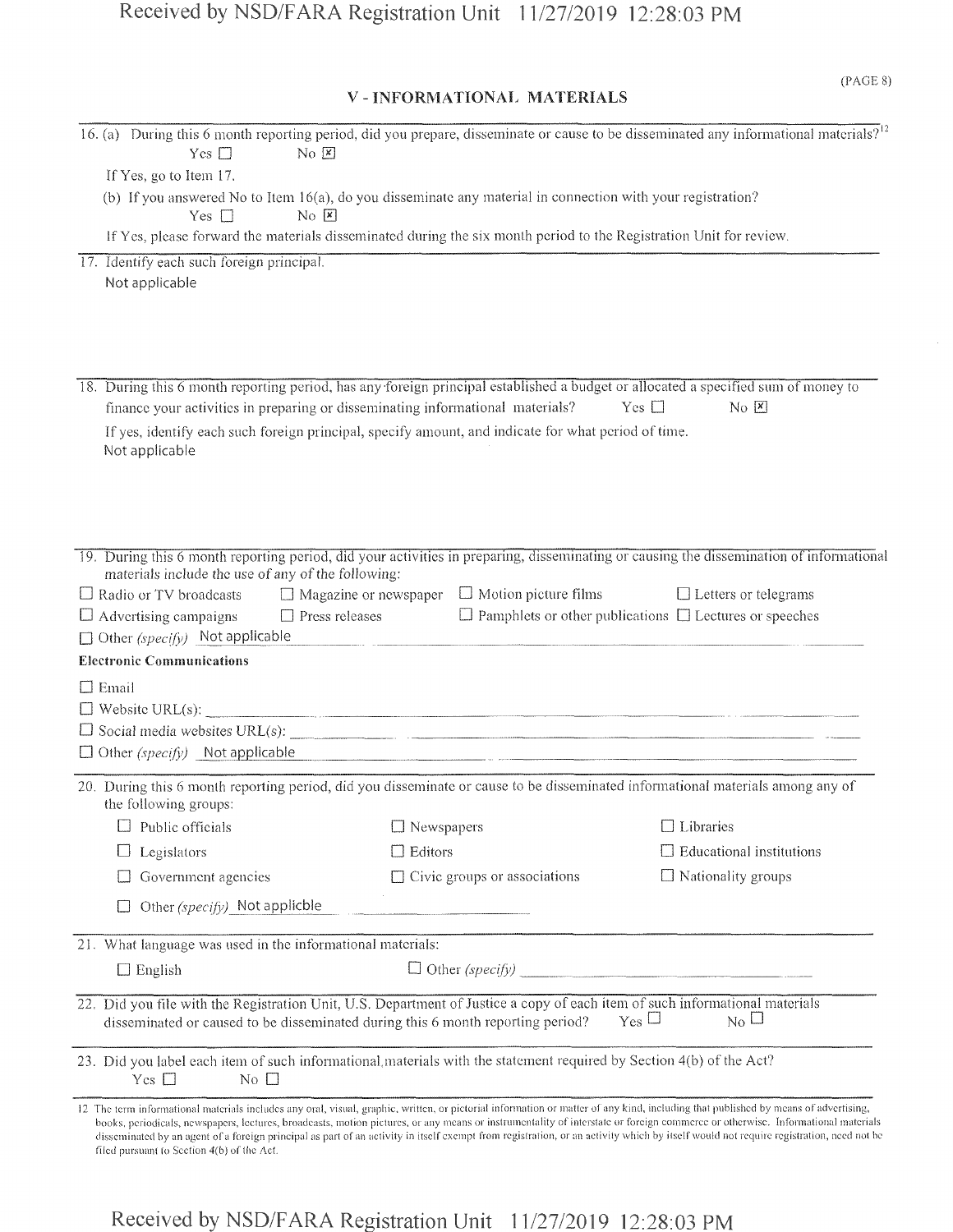#### VI - EXECUTION

In accordance with 28 U.S.C. § 1746, the undersigned swear(s) or affirm(s) under penalty of perjury that he/she has (they have) read the information set forth in this registration statement and the attached exhibits and that he/she is (they are) familiar with the contents thereof and that such contents are in their entirety true and accurate to the best of his/her (their) knowledge and belief, except that the undersigned make(s) no representation as to truth or accuracy of the information contained in the attached Short Form Registration Statement(s), if any, insofar as such information is not within his/her (their) personal knowledge.

(Date of signature)

(Print or type name under each signature or provide electronic signature $13$ )

27, 2019

/s/Soheil Nazari-Kangarlou

November 27, 2019

/s/Michael Ranneberger

<sup>13</sup> This statement shall be signed by the individual agent, ifthe registrant is an individual, or by a majority of those partners, officers, directors or persons performing similar functions, if the registrant is an organization, except that the organization can, by power of attorney, authorize one or more individuals to execute this statement on its behalf.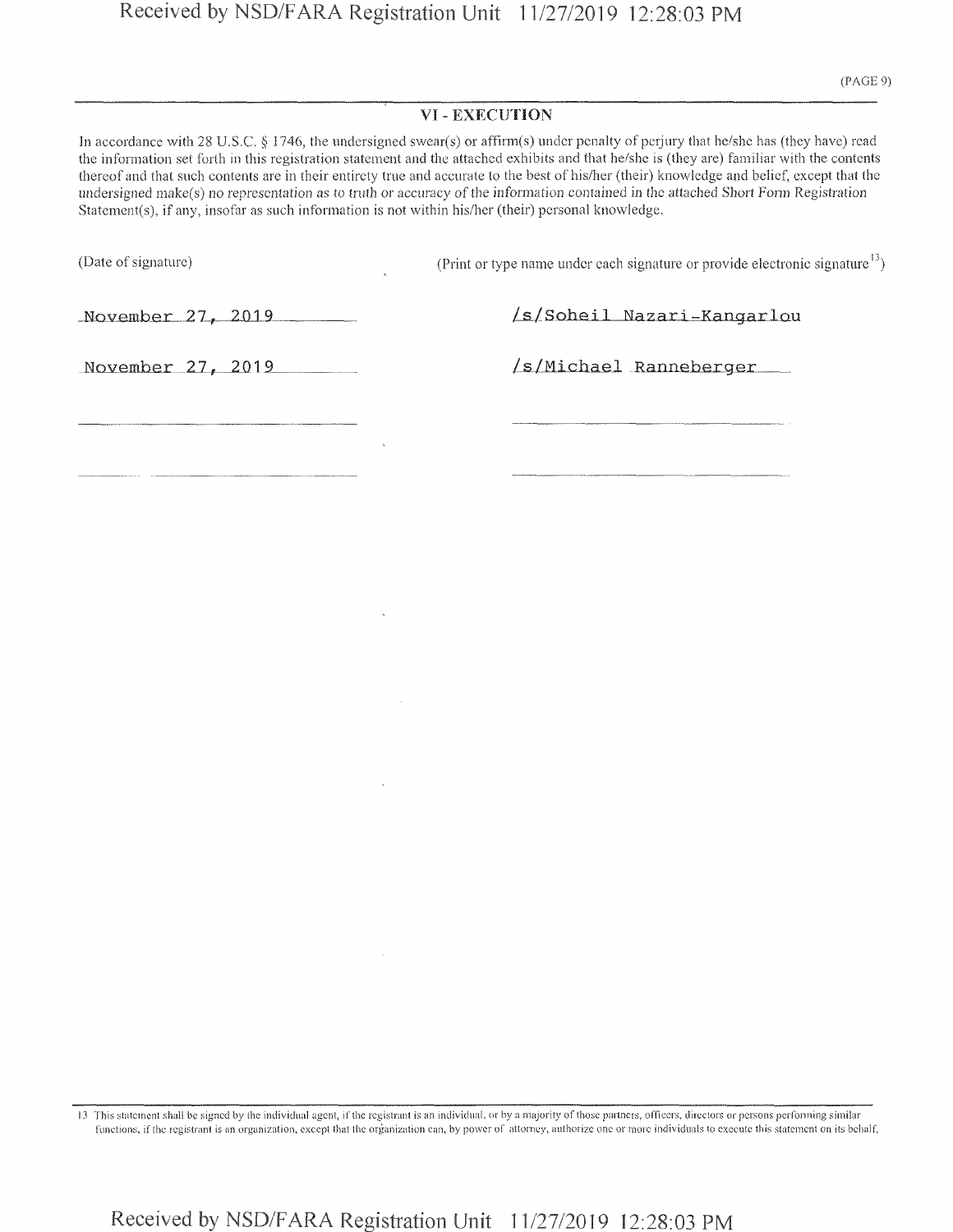### Attachment A

Item No. 5 (h) During this six month period, has the registrant hired as employees or in any other capacity, any persons who rendered or will render services to the registrant directly in furtherance of the interests of any foreign principal(s) in other than a clerical or secretarial, or in a related or similar capacity?

| Name              | Residence Address                                 | Citizenship | Position   | Date Assumed |
|-------------------|---------------------------------------------------|-------------|------------|--------------|
| David Snider      | 2908 Q Street, NW<br>#204<br>Washington, DC 20007 | <b>USA</b>  | Consultant | 10/9/2019    |
| Djibril Diallo    | 8604A Sacre Coeur II<br>Dakar, Senegal            | Senegal     | Consultant | 10/16/2019   |
| Jason A. Casanova | Provided under separate<br>cover to DOJ           | <b>USA</b>  | Consultant | 5/20/2019    |
| Timothy Towell    | Provided under separate<br>cover to DOJ           | USA         | Consultant | 5/3/2019     |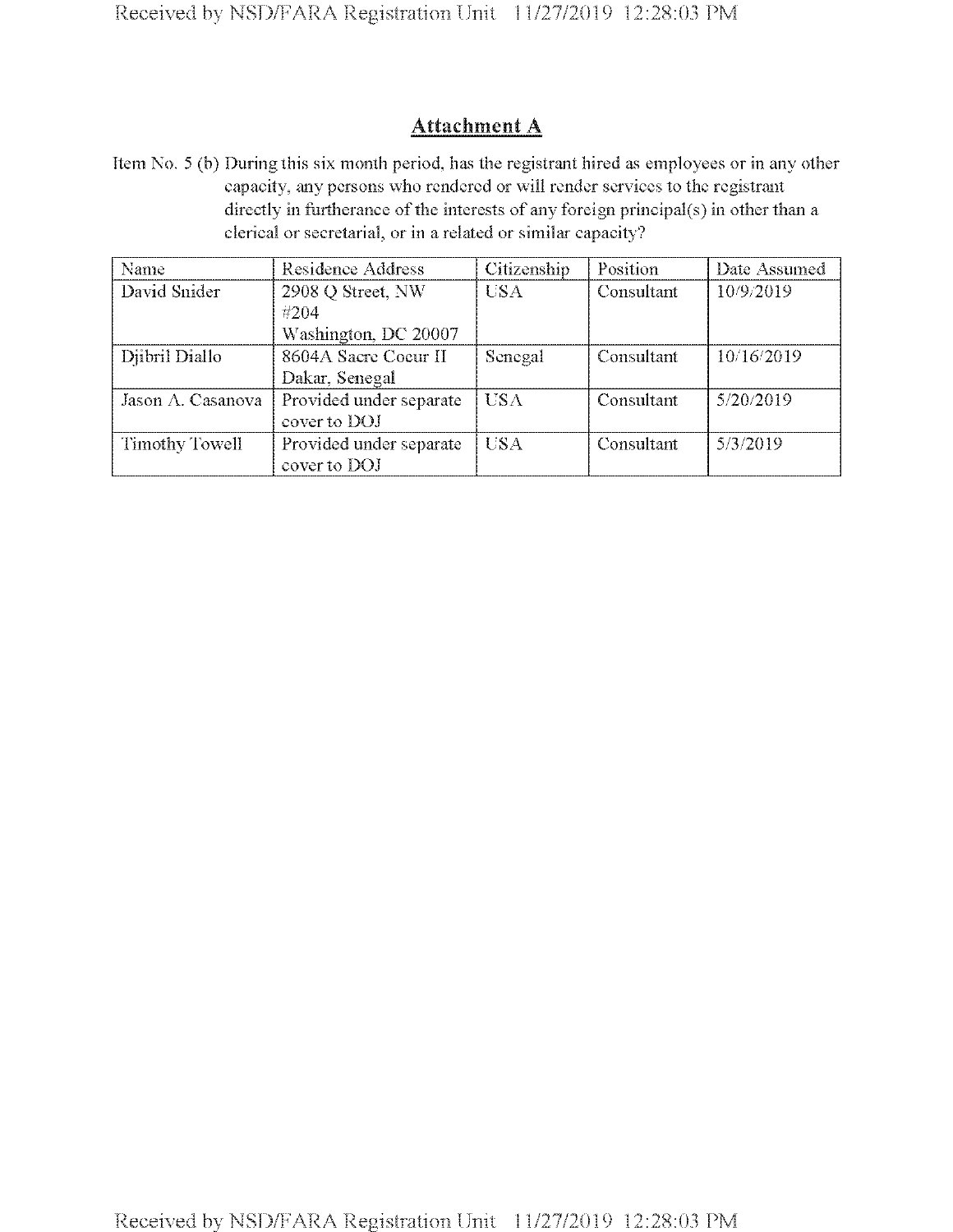### **Attachment B**

#### Item No. 15 (a) DISBURSEMENT-MONIES

During this 6 month reporting period, have you

disbursed or expended monies in connection with activity on behalf of any foreign principal named in Items 7, 8, or 9 of this statement?

If yes, set forth below in the required detail and separately for each foreign principal an account of such monies, including monies transmitted, if any, to each foreign principal.

| <b>Consultants</b> |                               |                            |               |  |  |
|--------------------|-------------------------------|----------------------------|---------------|--|--|
| Date               | <b>To Whom</b>                | <b>Purpose</b>             | <b>Amount</b> |  |  |
| $05/1/2019$ -      | <b>Constance Berry Newman</b> | <b>Consultant Services</b> | \$35,000.00   |  |  |
| 10/31/2019         |                               |                            |               |  |  |
|                    |                               |                            |               |  |  |
| $05/1/2019$ -      | David Snider                  | <b>Consultant Services</b> | \$6,000.00    |  |  |
| 10/31/2019         |                               |                            |               |  |  |
|                    |                               |                            |               |  |  |
| $05/1/2019$ -      | <b>Timothy Towell</b>         | <b>Consultant Services</b> | \$8,029.35    |  |  |
| 10/31/2019         |                               |                            |               |  |  |
|                    |                               |                            |               |  |  |
| $05/1/2019$ -      | Sanitas International, Inc.   | <b>Consultant Services</b> | \$150,000.00  |  |  |
| 10/31/2019         |                               |                            |               |  |  |
|                    |                               |                            |               |  |  |
| $05/1/2019$ -      | Djibril Diallo (International | <b>Consultant Services</b> | \$3,750.00    |  |  |
| 10/31/2019         | Millennium Consultant)        |                            |               |  |  |
|                    |                               |                            |               |  |  |
| $05/1/2019$ -      | Jason A. Casanova (Nova       | <b>Consultant Services</b> | \$20,000.00   |  |  |
| 10/31/2019         | LLC)                          |                            |               |  |  |
|                    |                               |                            |               |  |  |
| <b>Total</b>       |                               |                            | \$222,779.35  |  |  |

| <b>Travel Expenses</b> |                 |                     |               |  |  |
|------------------------|-----------------|---------------------|---------------|--|--|
| Date                   | <b>To Whom</b>  | <b>Purpose</b>      | <b>Amount</b> |  |  |
| $05/01/2019$ -         | Various Vendors | Air Travel          | \$31,156.92   |  |  |
| 10/31/2019             |                 | Accommodations      | \$27,900.47   |  |  |
|                        |                 | <b>Travel Meals</b> | \$11,769.00   |  |  |
|                        |                 | Transportation      | \$3,826.50    |  |  |
|                        |                 | (ground             |               |  |  |
|                        |                 | transportation,     |               |  |  |
|                        |                 | parking, etc.)      |               |  |  |
| <b>Total</b>           |                 |                     | \$74,652.89   |  |  |